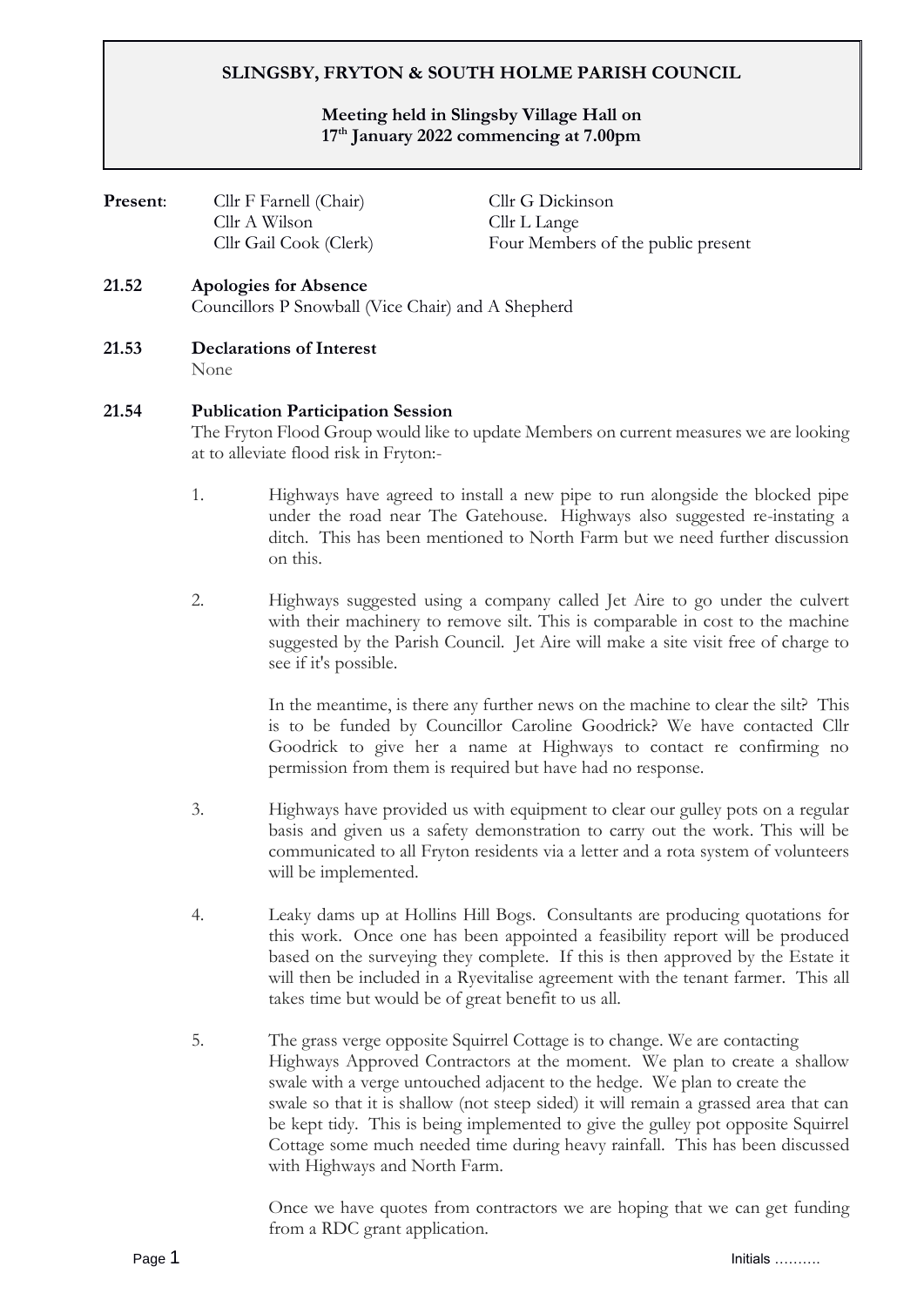6. We have held various car boots, been given some very kind donations and created a produce stall in the village to sell Flapjack amongst other things to raise funds for flood measures. This is ongoing.

#### **21.55 Minutes of the Last Meeting held on 15th November 2021**

Approved as a true record

#### **21.56 Financial Matters**

- (a) To receive and approve current financial statement
- (b) To note and approve payments
- (c) To approve the request for  $\ell$ 50 funding from the Soupa Club

|           | Clerk       | Salary (December/January) | Chq 100897 $\neq$ 300.00 |                |
|-----------|-------------|---------------------------|--------------------------|----------------|
|           | HMRC        | Tax (December/January)    | Chq 100900               | $\angle 75.00$ |
| $\bullet$ | Slingsby VH | Meeting Room Hire         | Chq 100896 $f$ , 32.50   |                |
|           | Autela      | Payroll Services          | Chq 100898 $f$ , 52.20   |                |
|           |             |                           | $C1 = 100000$            | 1010           |

- J D Thackray Repair of the bridge Chq 100899  $\leq$  49.18 • NYCC Heritage Lights Chq 100902 £8884.87
- $\text{SG} \& \text{RM} \text{ Prest}$  Soupa Club Donation Chq 100903  $\neq 50.00$

#### **RESOLVED**

**(i) That seven accounts be approved for payment.**

**(ii) That a contribution of £50 be awarded to the Soup Club.**

#### **21.56 Planning Applications 21/01432/HOUSE**

Raising of ridge height and installation of dormer windows to allow formation of first floor living accommodation at 31 Sycamore Close, Slingsby

# **RESOLVED**

# **Recommend approval**

#### **21/01539/HOUSE**

Erection of a single storey rear extension with roof lantern and roof light to provide a ground floor bedroom and bathroom for a disabled child following demolition of existing small detached outbuilding and conservatory at 2 East View, Railway Street, Slingsby

#### **RESOLVED**

#### **Recommend approval**

#### **21.57 Parish Items**

#### **(a) Plant a Tree for the Queens Platinum Jubilee**

The fruit trees have been delivered to Fryton and Slingsby and will be planted in due course.

# **(b) Street Light Maintenance Programme**

 Outstanding NYCC lighting maintenance is the connection of the two new LED lighting columns on The Balk and a lighting column on The Balk to LED and LP8 on the corner of Green Dyke Lane (lantern only).

# **(c) Highways Issues**

Parking on the grass verges continues to be an issue in Slingsby. Members will continue to monitor the issue.